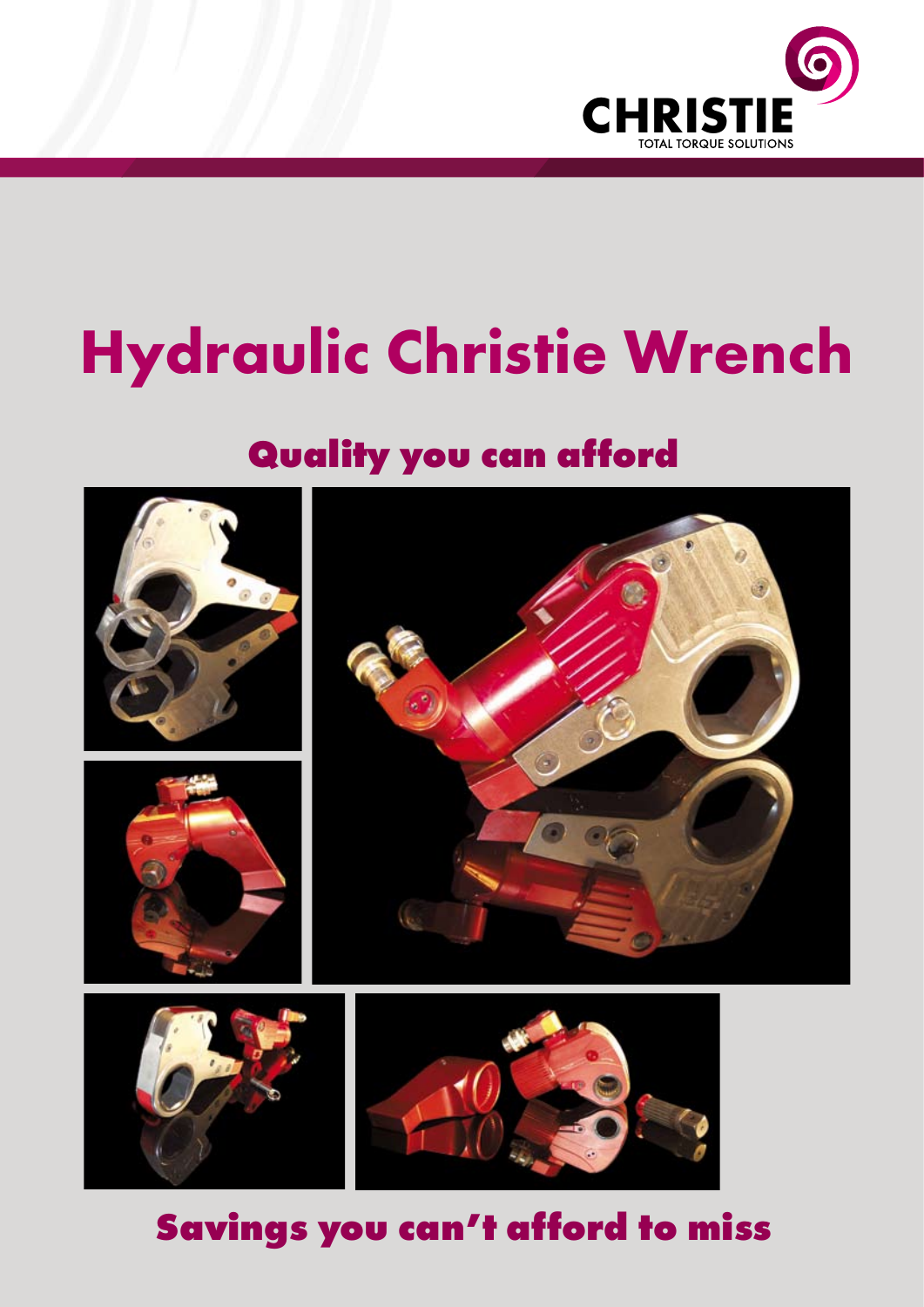## **Christie Wrench – DFTW Range**

By carefully focusing on the needs of our customers, W. Christie remain at the forefront of tooling technology.

Fully aware of the difficulties associated with flange bolting, the new Christie DFTW wrenches have an open hexagon designed to fit directly onto the nut or bolt head. This tooling is ideal for use on applications with limited overhead access or with fasteners having excessive thread protrusion.





#### **Reduce costs – alter the hexagon size of a single head and use on various bolting applications.**

Reducing sleeves allow for a change of sleeve, instead of a change of head, thus saving money by making each hexagon head versatile for a range of smaller fasteners.

(Note: The wall thickness of the hexagon head will increase the smaller the sleeve size).

## **HSE recognise that training is a must**

The Health and Safety Executive are convinced that, *"Torque tightening is a specialist skill. Only trained and competent personnel should undertake torque tightening, and they should use equipment which is correctly maintained and calibrated."* 

(Safety Division, June 2000)

Let Christie's personnel take the worry out of guiding your staff through the safe and correct operation of a range of torque tools.

## **Uni-swivel Coupler**

Typically, hydraulic torque wrenches are used to tighten and un-tighten nuts and bolts in cramped and confined locations, and of course the hoses always seem to get in the way. In many cases, additional hazards are created as operators overstrain hoses or damage couplings in an attempt to make tooling fit. Christie's uni-swivel coupler (fitted as standard to all WHTW and DFTW models) can be rotated by hand through a full 360 degrees allowing hoses to be conveniently directed away from dangerous and awkward obstructions. Don't compromise on safety – Always insist on W. Christie.



#### **Double swivel movement ensures versatility and operator comfort are not compromised.**

360 degree swivel action on both X and Y axis ensures that the hoses are positioned where you want them – out of the way!



#### **Cut out timely head change overs with this single pin design.**

Reduce downtime when changing one hexagon head size for another. A single pin releases the head, so no additional tools are required for a retrofit.

## **Hydraulic Torque Wrench Accuracy**

Many manufacturers of hydraulic torque wrenches offer generic torque tables or pressure gauge overlays to support their products. Some actually offer these as promotional features, however, no matter how well they are produced, the fact remains that no two hydraulic torque wrenches are the same. Torque output varies, even between seemingly identical models, that is why at W. Christie all hydraulic products are individually calibrated, with all traceability to UK National Standards.

Don't compromise on tooling accuracy.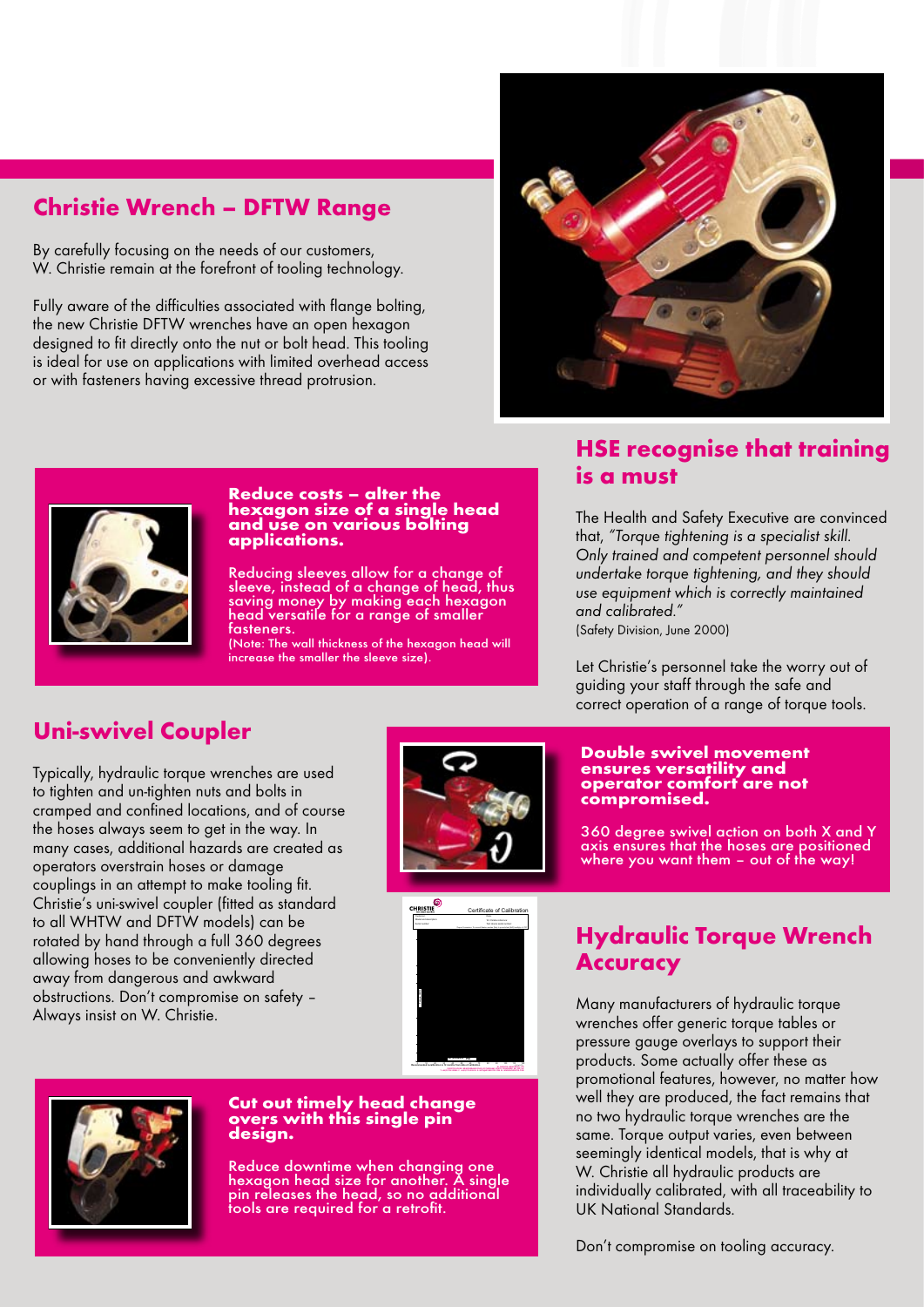

#### **High safety factor, 4 metre hydraulic hoses are supplied with all power packs.**

Christie hoses benefit from a safety ratio of 4:1 made possible because of their seamless core construction and high tensile reinforcements.

Spring guards are fitted to the hose ends to prevent failure where hose meets coupling.



## **Features**

- The 'two stage pump' system ensures quick location and pressure build up, with automatic change to low pressure for final tightening.
- Oil level assessment made easy with the sight level gauge fitted as standard to the oil tank.
- Set torque accurately with the variable pressure control – don't overload the tool.
- With the operator in mind the 80mm diameter pressure gauge is positioned to be seen easily.
- Double acting operation is a must for use with hydraulic torque wrenches.

## **Christie Air and Electric Power Packs**

This range of portable hydraulic power packs are the toughest on the market, combining effortless power with supreme performance.

Available in air or electric models these units have a powerful 690 bar (10,000 psi) operating pressure, whilst remaining light and portable.

## **Noise reduction**

The Control of Noise at Work Regulations 2005 came into force, for industry sectors in Great Britain, on 6th April 2006. Under these regulations the level at which employers MUST provide hearing protection and hearing protection zones is 85 decibels (daily or weekly exposure).

Both the Micron and Xtra series air power packs are fitted with 'quiet air' silencer chambers reducing noise outputs and removing the need for hearing protection.

## **No more stopping to deal with hot or cold climate zones**

Noise reduction is only one advantage with Christie pumps; the air silencer is routed through the oil tank and is designed to act as a highly efficient temperature regulator. Exhaust air cools the hydraulic oil, ideal for hot climates, whilst the opposite occurs in severe cold when warm oil around the chamber prevents silencers from freezing.

This innovation guarantees that Christie pumps can be used for longer periods in the harshest conditions.



#### **Hand operated pendant line that will not get in the way during operation.**

Each standard air power pack is supplied with a hand held pendant control with coiled, triplex hose that stretches and retracts with the operator. The double button control eliminates the timely pressure build up techniques adopted by single button alternatives – speed up and stay safe.



#### **Christie power packs don't rust – they work on and on.**

The lubrication unit releases 1 drop of oil every 10 seconds to keep the mechanisms in good working order, whilst the water separator stops unwanted moisture from penetrating the unit. Avoid unnecessary downtime and costly repair bills.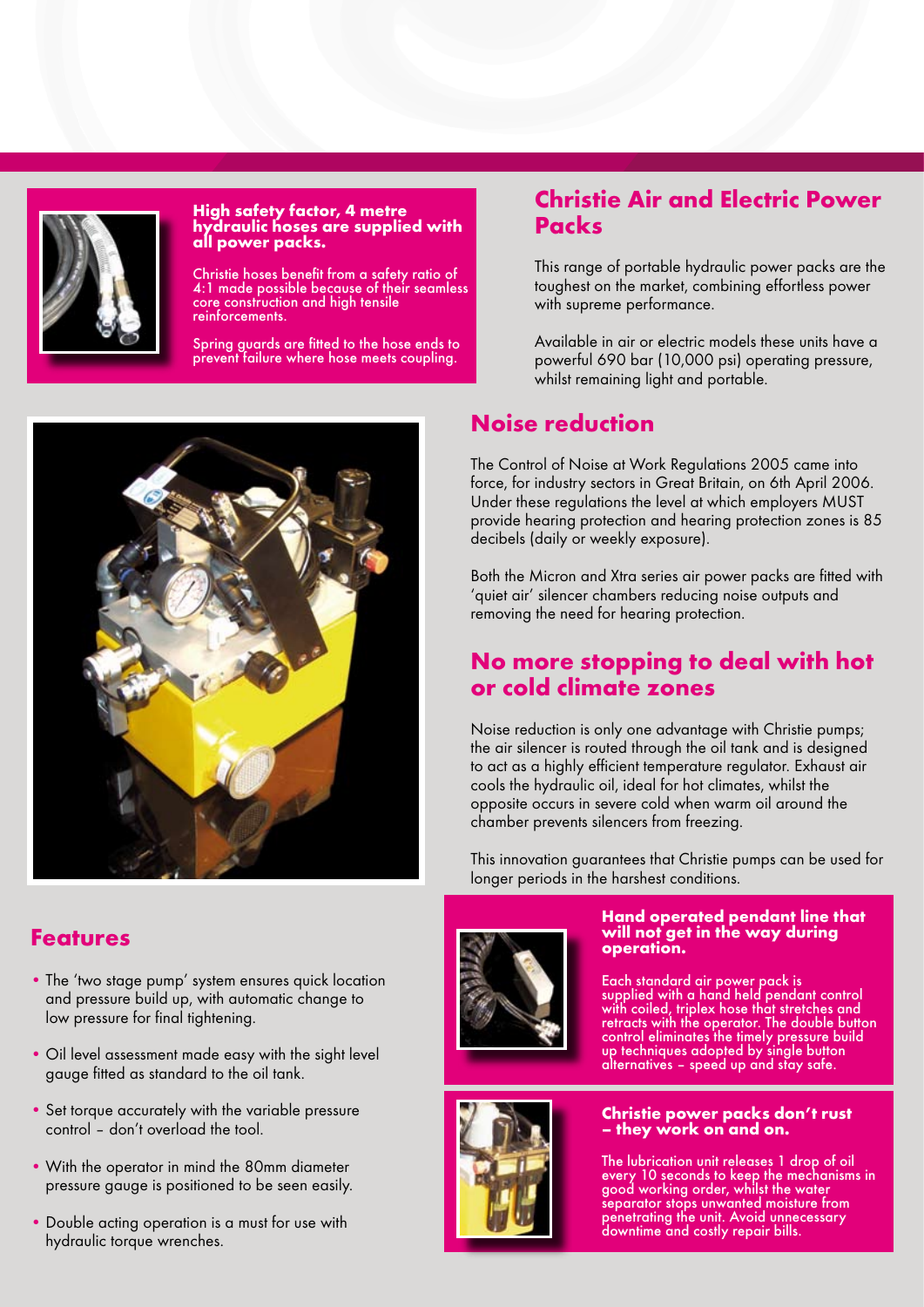

#### **Save time when altering your reaction angle – a single release button mechanism guarantees speed - whilst a 360 degree splined body allows flexible orientation.**

A simple lever mechanism un-locks and re-locks the reaction, and a push button release on the square drive ensures swift change over from bolt tightening to bolt loosening.

## **Buy or Hire?**

FACT – companies needs differ. Capital expenditure is not always the best option; hiring equipment frees your capital for other potentially more profitable uses.

#### **Christie Wrench – WHTW Range Good reasons to hire equipment**

Using a mono body design and the latest light weight alloy materials the WHTW series hydraulic torque wrench offers superb performance at a fraction of the weight. The WHTW tools are equipped with detachable square drives to be used with impact sockets and ancillaries.



### **Maintenance and Calibration**

This equipment rarely breaks down, but a regular service schedule reduces the risk further. You don't need a workshop, no spares to stock or order, no fitters to pay, no health and safety records to keep and no unexpected repair bills - just use Christies. Its experience and resources will have you up and running with no loss of time or production – we work around you.

#### **Minimise stockholding**

Ownership can be expensive when equipment is idle – profit is using the tools not just owning them.

#### **Equipment obsolescence**

Equipment is changed and updated, make sure you are using the latest and fastest machines by hiring.

#### **Tax allowances**

Hire is 100% allowable immediately, no complicated depreciation sums to work out, no arguments with the revenue.

#### **Right equipment for the job**

Eliminate the costs of using the wrong size or type of equipment and don't restrict yourself to one type of tool when you can hire and choose the best model for the job.

#### **Cost Control**

Knowing the true cost of owning equipment is difficult; job costing is easier with hire.

## **Owning your equipment is sometimes the only option.**

Whilst the hire option is ideal for one off jobs, break downs, strip downs and maintenance closures, these tools are robust enough to use on your regular bolting applications – then there is no comparison to the convenience of you owning the tooling.



#### **Flexible hose movement can save time and avoid user frustration.**

Difficult access problems are overcome with 360 degree uni-swivel connections that assist hose orientation, in the most awkward of applications, and aids operator comfort. Designated male and female ported couplings ensure correct connection.



### **Quick release button design on square drive.**

**Minimise tooling width and reduce the risk of side loading with a range of direct fit sockets and adaptors.**

For those reduced head room requirements, or applications where safe tightening, and removal of socket head cap screws is key, the WHTW range has the facility to remove the square and replace with direct fit outputs.

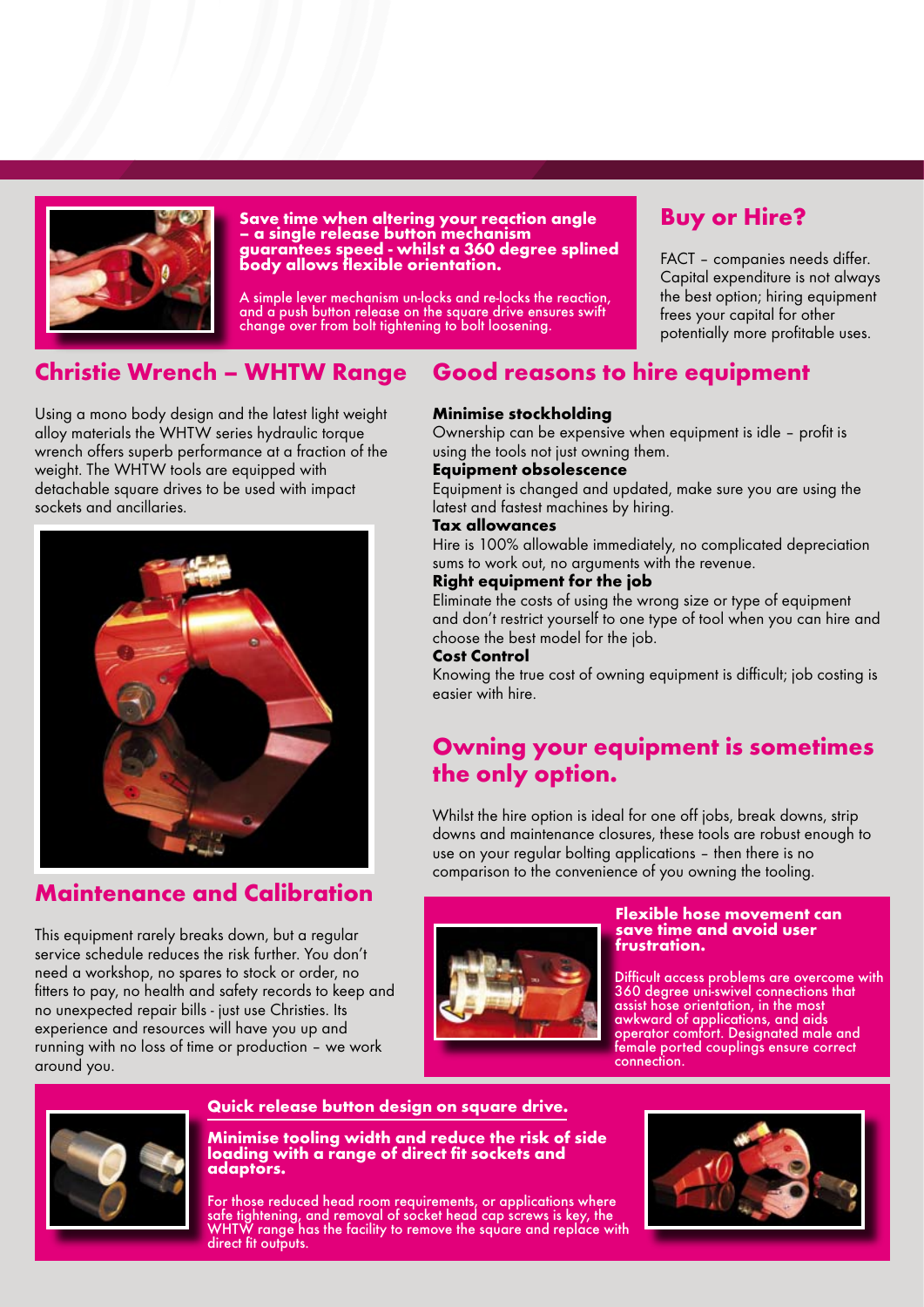# **Technical Specifications**



| Model         |     |     |     | <b>Dimensions (mm)</b> | <b>Weight</b> | <b>Torque Range (Nm)</b> | <b>Square</b> |                |              |            |        |              |
|---------------|-----|-----|-----|------------------------|---------------|--------------------------|---------------|----------------|--------------|------------|--------|--------------|
|               | LТ  | 12  | H1  | H <sub>2</sub>         | <b>H3</b>     | <b>H4</b>                | R1            | R <sub>2</sub> | kg           | <b>Min</b> | Max    | <b>Drive</b> |
| <b>1WHTW</b>  | 130 | 182 | 50  | 72                     | 99            | 144                      | 26            | 99             | $\mathbf{2}$ | 194        | 1,939  | 3/4"         |
| <b>3WHTW</b>  | 166 | 241 | 68  | 95                     | 130           | 176                      | 34            | 134            | 4            | 460        | 4,605  | ı"           |
| 5WHTW         | 198 | 281 | 80  | 123                    | 155           | 198                      | 39            | 152            | 7            | 768        | 7.682  | 1/2"         |
| 8WHTW         | 213 | 308 | 90  | 130                    | 171           | 216                      | 47            | 171            | 9.1          | 1,100      | 11,001 | 1/2"         |
| <b>10WHTW</b> | 231 | 336 | 100 | 141                    | 187           | 230                      | 51            | 174            | 13.1         | 1,583      | 15,834 | $1^{1/2n}$   |
| 20WHTW        | 295 | 443 | 120 | 182                    | 228           | 268                      | 59            | 250            | 25           | 2.721      | 27,208 | $2^{1/21}$   |
| <b>25WHTW</b> | 314 | 464 | 137 | 200                    | 255           | 295                      | 67            | 251            | 31           | 3.542      | 34,446 | $2^{1/21}$   |
| 35WHTW        | 355 | 489 | 153 | 217                    | 290           | 330                      | 79            | 271            | 45           | 7.320      | 50,283 | $2^{1/21}$   |



ILLUSTRATION SHOWS MODEL ADR70MD

|                    |     | <b>Dimensions (mm)</b> |     | Tank<br>Maximum |                 | <b>Weight</b><br>Maximum |    | Flow<br>Flow |                | <b>Hydraulic</b> | /Air/      |
|--------------------|-----|------------------------|-----|-----------------|-----------------|--------------------------|----|--------------|----------------|------------------|------------|
| Model              |     |                        |     | <b>Capacity</b> | <b>Pressure</b> | <b>Pressure</b>          |    | <b>Stage</b> | <b>Stage 2</b> | <b>Port Size</b> | Capacity   |
|                    | А   | Ъ                      |     | <b>litres</b>   | bar             | psi                      | kg | l/min        | /min           | <b>NPT</b>       | cfm.       |
| <b>ADR70MD-LPR</b> | 355 | 170                    | 250 | 4.5             | 690             | 10,000                   | 19 |              | 0.9            | 1/4"             | $45 - 65$  |
| <b>ADR70XD-LPR</b> | 440 | 205                    | 305 |                 | 690             | 10,000                   | 36 | 12           | 1.7            | 1/4"             | $80 - 125$ |

|                   |     | <b>Dimensions (mm)</b> |     | Tank     | Maximum         | <b>Maximum</b>  | <b>Weight</b> | Flow         | Flow           | <b>Hydraulic</b> | <b>Voltages</b>  |
|-------------------|-----|------------------------|-----|----------|-----------------|-----------------|---------------|--------------|----------------|------------------|------------------|
| Model             |     |                        |     | Capacity | <b>Pressure</b> | <b>Pressure</b> |               | <b>Stage</b> | <b>Stage 2</b> | <b>Port Size</b> | <b>Available</b> |
|                   | А   |                        |     | litres   | bar             | <b>DSI</b>      | kg            | /min         | $1/m$ in       | <b>NPT</b>       |                  |
| <b>EDR70M-LPR</b> | 435 | 170                    | 250 | 5        | 690             | 10,000          | 27            | О            | 0.8            | 1/4"             | 110v/240v/415v   |
| <b>EDR70X-LPR</b> | 540 | 205                    | 305 |          | 690             | 10,000          | 39            | 10           |                | 1/4"             | 110v/240v/415v   |

•No statement or data within this literature is warranted or guaranteed to be accurate